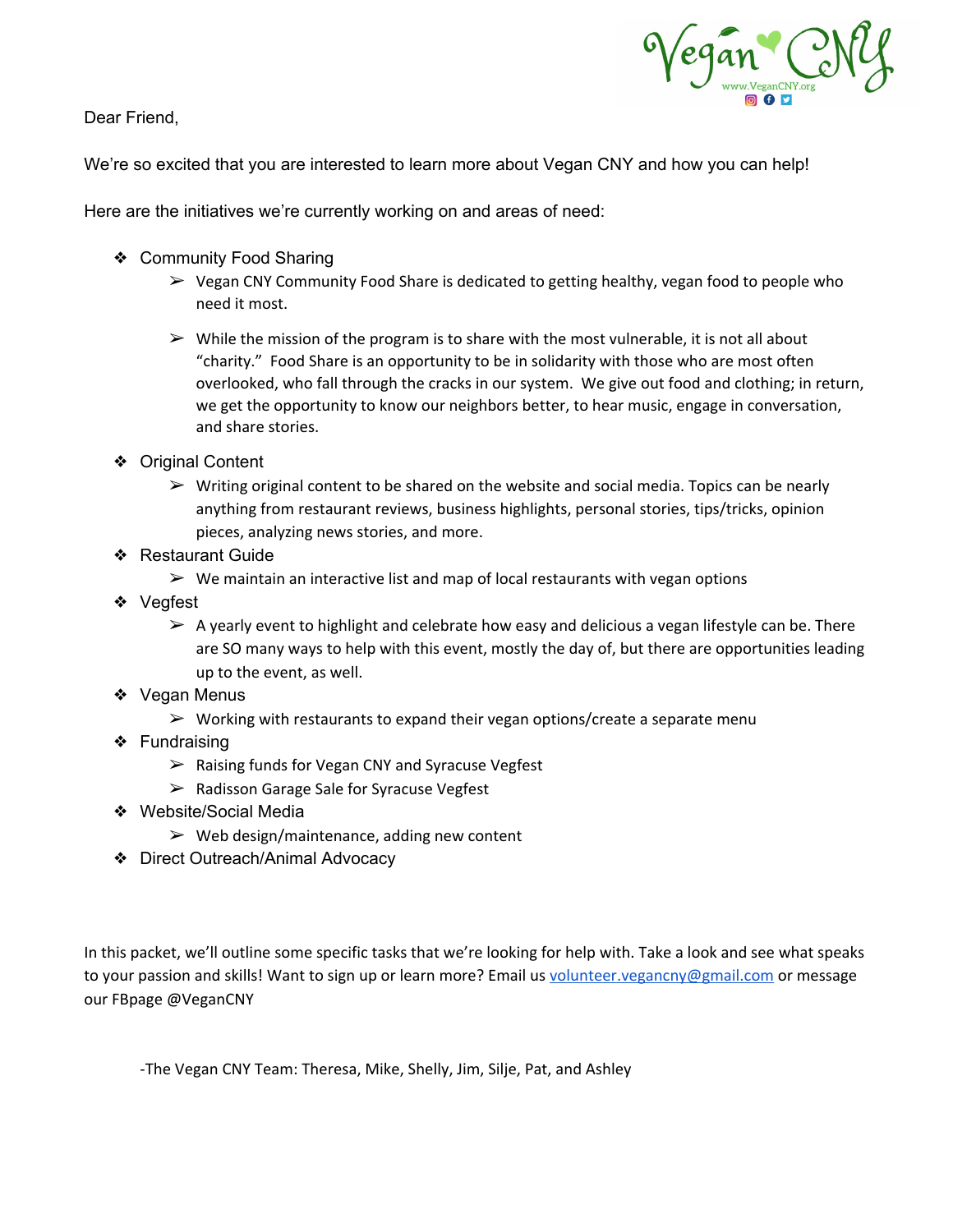#### **Vegan CNY Community Food Share**



Vegan CNY Community Food Share is dedicated to getting healthy, vegan food to people who need it most.

Right now, the Food Share meets one Sunday per month to distribute hot lunch and other goods to homeless and hungry individuals in downtown Syracuse. Members serve up hot soup and good bread, along with fruit, granola, juice, and clothing items.

While the mission of the program is to share with the most vulnerable, it is not all about "charity." Food Share is an opportunity to be in solidarity with those who are most often overlooked, who fall through the cracks in our system. We give out food and socks; in return, we get the opportunity to know our neighbors better, to hear music, engage in conversation, and share stories.

We plan to increase our schedule to weekly in the near future, and we are always looking for people who would like to help.

A few things you can do to support Vegan CNY's Food Share program:

- 1. Make something delicious. Whether it's hot soup, home baked bread, sandwiches, desserts, whatever you enjoy making; if you have the time to make the food but can't show up to serve, we'll find a way to get it there.
- 2. Donate shelf stable ingredients. Dry or canned beans, pasta, rice, granola bars, juice boxes, vegan protein shakes, even those last few boxes of vegan Girl Scout cookies that you can't bring yourself to finish.
- 3. Got an old pile of plastic plates or bowls in the back of your cupboard that you'll probably never use? Get rid of it. We'd like to keep garbage to a minimum, so we'll take those ugly plates, those food containers that are piling up. And we could always use more ladles, napkins, food server gloves, etc.
- 4. Donate clothes. Hats and gloves go quickly in the cold weather. Year round, we could use new socks or underwear, as well as t-shirts, hoodies, and other items, used or new.
- 5. Donate money. It never feels right asking for money, but if you don't know what else you'd like to do, we can always use your donation to buy more supplies.
- 6. Show up and meet new people. We'd love to have more people serving. The more people we have lined up, the more we can expand and be a regular presence. Contact us in advance if you want to be there. We usually start at 12:30 and are done in less than an hour, so you can have a terrific experience without giving up your whole weekend.

If you'd like to help out in any way, you can contact Jim Thompson at 315-632-2254, volunteer.vegancny@gmail.com, or message him on Facebook.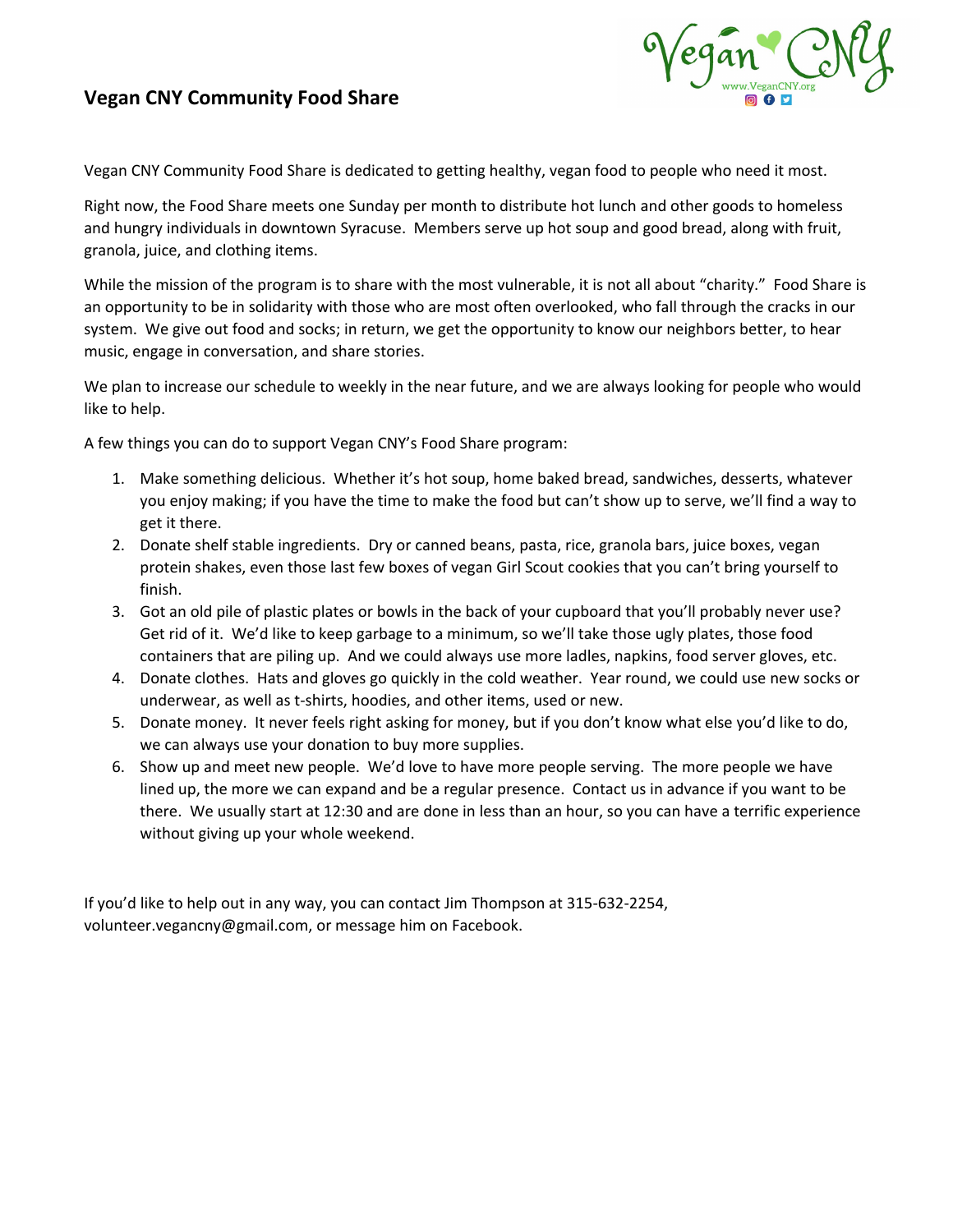# **Syracuse Vegfest**



Vegfest will be held on Saturday, Oct 19th from 10am-5pm at the NYS Fairgrounds. We'll mostly need help the day of and day before, but will also have a need for some volunteers ahead of time.

#### **Things you can do:**

**-Greeter/Information Booth/Table** - Greeters will welcome attendees, answer questions, hand out any relevant materials such as directory, guest speaker times, vendor info, etc.

-**Raffle Sales -** We need awesome sales people to stand near entrance and roam around the festival encouraging people to buy raffle tickets to help support the event

**-Set up and Break Down**

- **-Post flyers and signs for advertising**
- **-Merchandise sales**
- **-Kid's Area** monitoring and keeping area tidy, running children's' programming
- **-Photographers/videographers**

**-Monitoring overall cleanliness -** trash/recycle bins, green room, volunteer breakroom, outside area, etc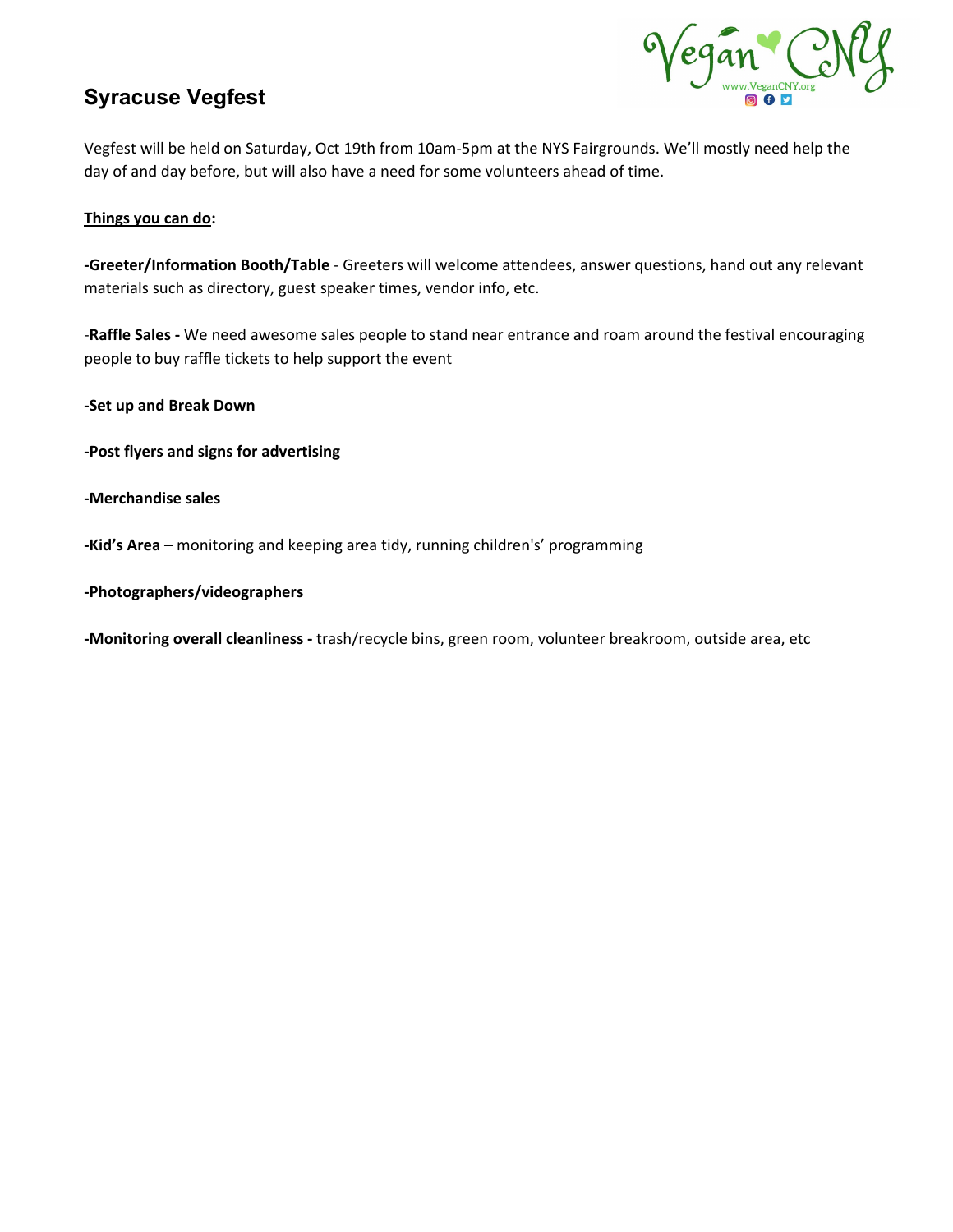

### **Original Content**

This can be small or big. Contribute regularly or from time to time.

We want to share as much original content on highlighting local vegan businesses/business owners, vegan organizations, restaurant reviews, product reviews, interesting finds, tips/tricks, local vegans' stories, etc. Anything that you think people in CNY would want to read related to veganism is welcome. Start any time!

Things you can do: (with at least one picture if possible)

-Visit a restaurant: write about your experience, what options they had, how knowledgeable they were of vegan food

-Tell your/ a friend's vegan story

-Talk about a cool product(s) you found and what you thought (pictures please)

-Write about a way to make vegan living easier (vegan on a budget, meal planning for eg)

-Tell us about an idea you have

\*For those with limited time, you can send us your writing/photos via email and we'll do the rest! \*For those more tech savvy, we can set you up with a Wordpress account to enter content directly there for us to review and post to the website and social sites.

### **Restaurant Guide**

We populate a list and interactive map with local restaurants and as much detail as possible that lives on our website.

#### What you can do:

-Send us an email with details on a restaurant not on the list (or info that is additional to what we have) Name, address, website, vegan menu options, hours, what they're known for

-Help us keep the master spreadsheet organized and updated from tips (we use google docs)

-Research missing data on restaurants that are on the list but not complete

-Help upload the spreadsheet as its updated to the website (we use Wordpress)